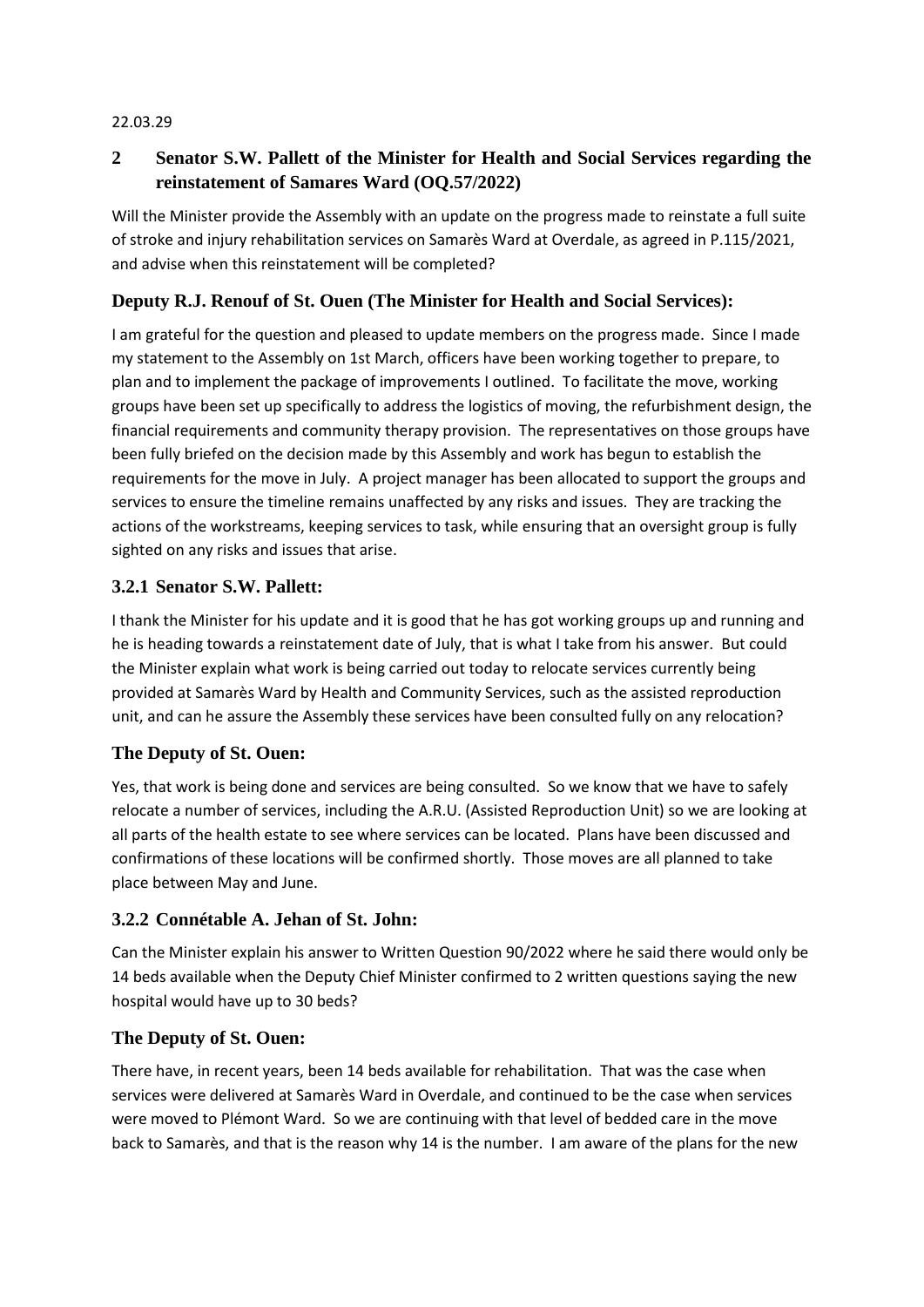hospital, which have come forward as a result of consultation with all involved. I think it is great that we are able to provide a ward of 30 beds, most of which will be in single rooms, of course.

### **3.2.3 The Connétable of St. John:**

In answer to Written Question 91/2022 there were an average of 24 patients at Samarès Ward, so how does he achieve 14?

## **The Deputy of St. Ouen:**

As previously explained, the 14 beds were for those patients receiving rehabilitation treatments and therapies. The remainder of patients on Samarès Ward were often not there for rehabilitation but were there awaiting an onward placement either into residential homes or to domiciliary care in their own home.

## **3.2.4 Deputy G.P. Southern:**

Does the Minister accept that in order to deliver these services staffing must be kept up, and can he inform Members whether or not he is using short-term contracts for specialists in this area, some as short as 9 months, in order that the overall figures look good?

### **The Deputy of St. Ouen:**

There will be no reduction in staffing upon the move back to Samarès, and indeed we are recruiting 3 further consultants in the area of frailty and rehabilitation. There is additional staff. I do not have the full breakdown of which staff are permanent which are on other types of contract but, undoubtedly, there will be some who are not permanent either because they might choose to work on a part-time or zero-hour basis or because they may be locum posts, because that is the way health services do operate to ensure that services are covered. I do not believe that that results necessarily in any reduction in service because these persons are qualified and are vetted before they come to the Island.

## **3.2.5 Deputy G.P. Southern:**

Will the Minister come to the House with the figures that he is missing at the moment?

#### **The Deputy of St. Ouen:**

If the Deputy will refine his question; do I understand that he wishes to know of all those staff working in rehabilitation which are full-time permanent posts and which are not?

#### **Deputy G.P. Southern:**

Yes, please.

## **The Greffier of the States (in the Chair):**

I think that is what the Deputy wants.

#### **The Deputy of St. Ouen:**

I will provide that and circulate that.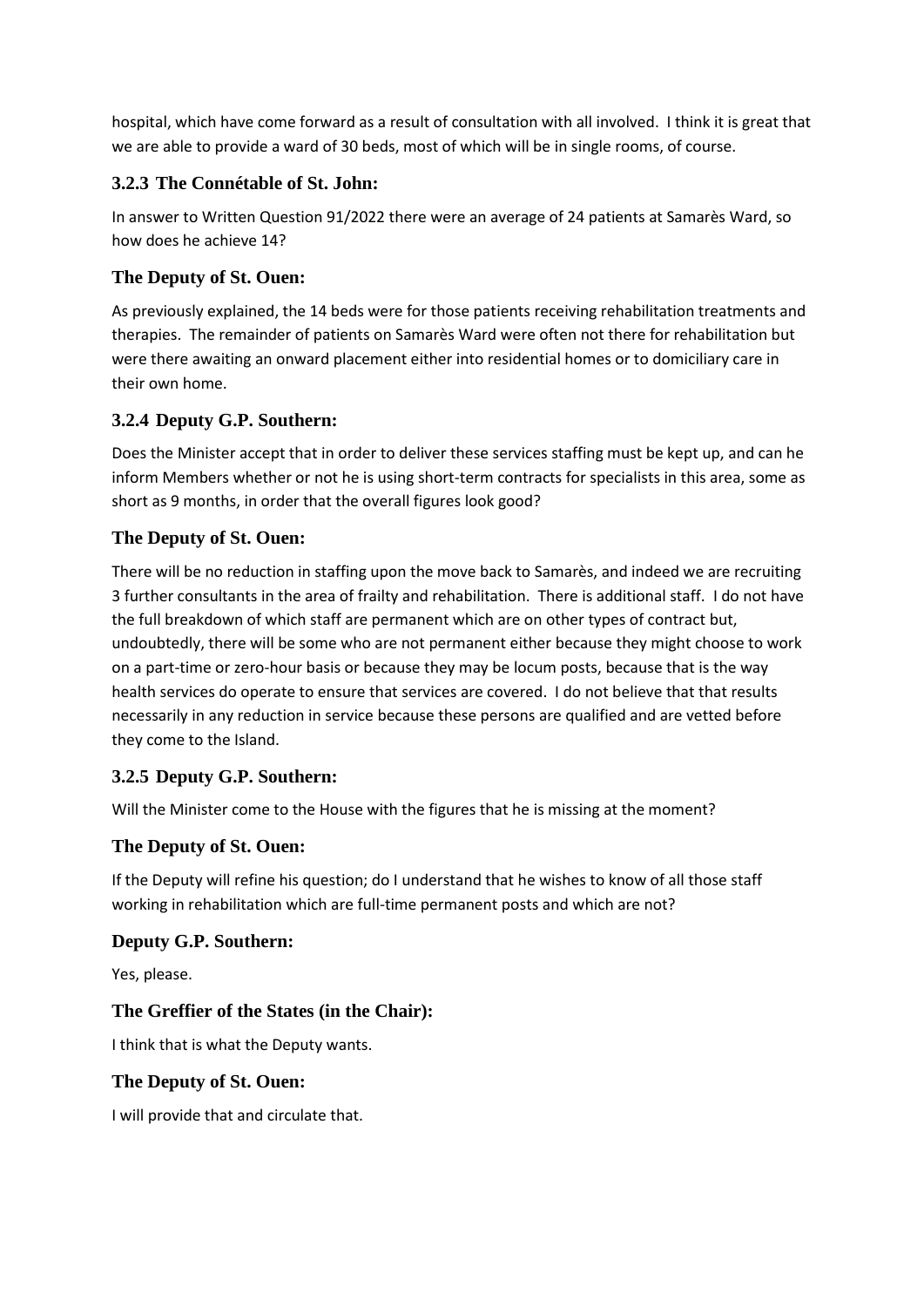Outstanding shifts due to vacancies and short-term sickness have been covered by staff on the nurse bank. Many bank staff are themselves employed on permanent contracts in HCS and choose to make themselves available for additional work.

### *Circulated Response below*

I can confirm that all the staff employed as part of the in-patient rehabilitation team are substantive and on permanent contracts.

There are currently two registered nurse vacancies and three health care assistant vacancies in the team. The posts have been filled and are awaiting clearances and a start date.

# **3.2.6 Deputy C.S. Alves:**

Can the Minister state whether while this work is taking place if there has been a reduction in any of the services that are currently being provided to patients in Plémont Ward?

## **The Greffier of the States (in the Chair):**

Sorry, there was a musical interlude from Deputy Le Hegarat. Thank you. Minister, it is over, so you can carry on.

## **The Deputy of St. Ouen:**

Members would not have wanted me to sing along, so I am glad it is over. Absolutely no reduction. We are looking hard and fast at the services we offer and want to enhance them. We are ensuring that the community offer, and particularly the care that patients receive after their stay in Samarès, or now Plémont, is co-ordinated well, is thorough and gives them the support they need.

## **3.2.7 Deputy C.S Alves:**

Is the Minister aware of any complaints that have been made by patients in recent times who are currently in Plémont Ward, as I am aware of at least 2 who are not satisfied with the level of service they are receiving and are going through the complaints process.

## **The Deputy of St. Ouen:**

I have not heard of any recent complaints, apart from subsequent to those that I mentioned in the debates we had some months ago but I confess I have not asked. If the Deputy would wish to speak to me about the constituents or a patient she might know and if I can offer any help in resolving issues I will do so.

## **3.2.8 Senator S.W. Pallett:**

Like Deputy Alves, my main concern is ensuring Islanders are provided with good standards of rehabilitation care. Could the Minister explain what he is currently doing to ensure that the experience of patients within rehabilitation services is being improved? In light of the stories that were shared with this Assembly during the debate on P.15, what is he specifically doing to ensuring that care is improved?

## **The Deputy of St. Ouen:**

Of course, I well remember that difficult, anxious time.